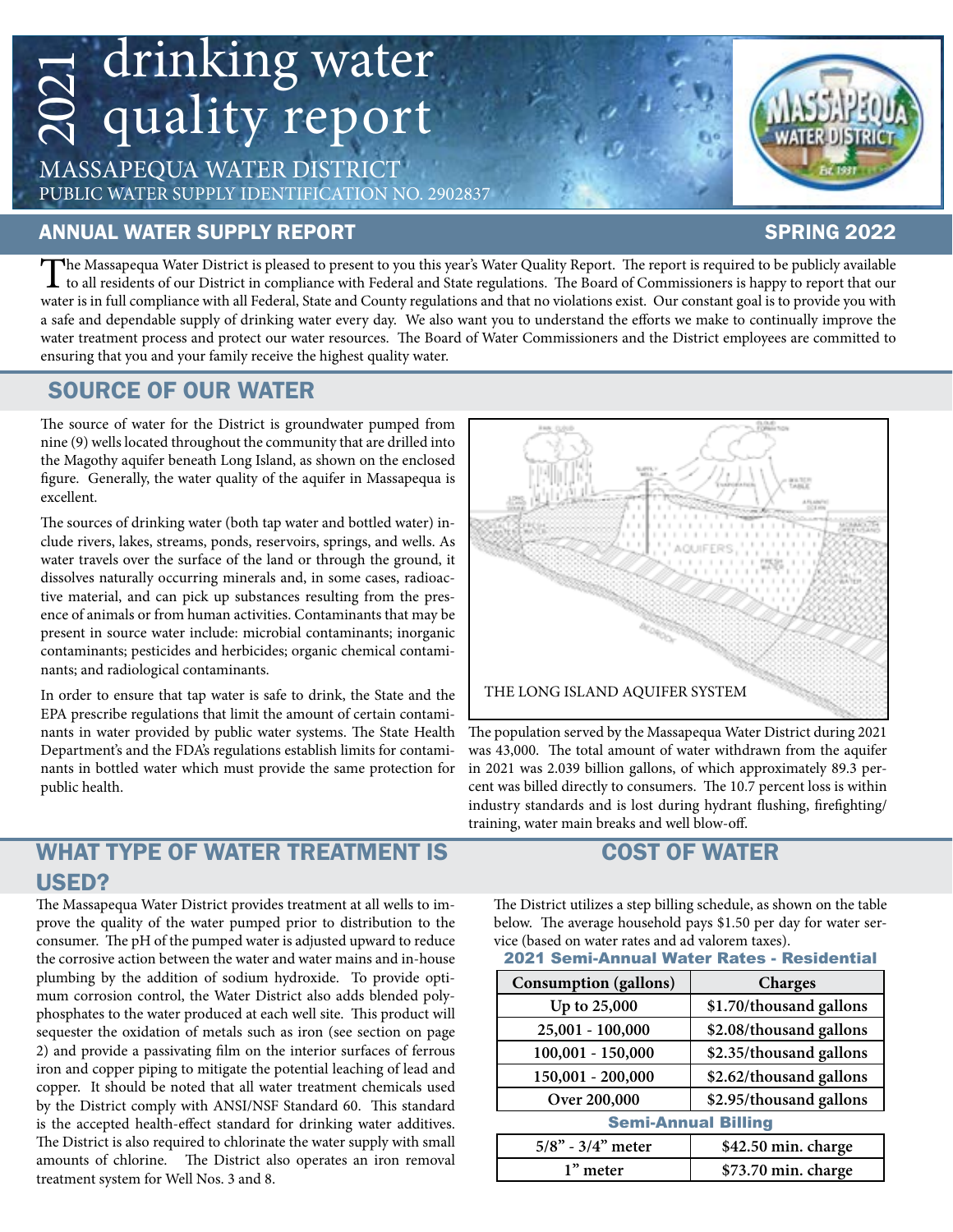#### CONTACTS FOR ADDITIONAL INFORMATION

If you have any questions about this report, concerning the Massapequa Water District or your water supply, please contact the Water District Superintendent Kevin Reilly, P.E. at (516) 798-5266 or the Nassau County Department of Health at (516) 227-9692. You may also want to visit our website at www.massapequawater.com. We want our valued customers to be informed about our water system. If you want to learn more, please attend any of our regularly scheduled meetings. They are normally held on each Wednesday afternoon at 5:00 p.m. at the Water District office.

The Massapequa Water District routinely monitors for different parameters and contaminants in your drinking water as required by Federal and State laws. All drinking water, including bottled drinking water, may be reasonably expected to contain at least small amounts of some constituents. It is important to remember that the presence of these constituents does not necessarily pose a health risk. For more information on contamination and potential health risks, please contact the USEPA Safe Drinking Water Hotline at 1-800-426-4791 or [www.epa.gov/safewater.](http://www.epa.gov/safewater)

During 2020, the District collected 30 samples for lead and copper. The next round of samples will occur in 2023. If present, elevated levels of lead can cause serious health problems, especially for pregnant women, infants, and young children. It is possible that lead levels at your home

may be higher than at other homes in the community as a result of materials used in your home's plumbing. The Massapequa Water District is responsible for providing high quality drinking water, but cannot control the variety of materials used in plumbing components. When your water has been sitting for several hours, you can minimize the potential for lead exposure by flushing your tap for 30 seconds to 2 minutes before using water for drinking or cooking. If you are concerned about lead in your water, you may wish to have your water tested. Information on lead in drinking water, testing methods, and steps you can take to minimize exposure is available from the Safe Drinking Water Hotline (1-800-426-4791) or at [http://www.epa.gov/safewater/lead.](http://www.epa.gov/safewater/lead)

Some people may be more vulnerable to disease causing microorganisms or pathogens in drinking water than the general population. Immuno-compromised persons such as persons with cancer undergoing chemotherapy, persons who have undergone organ transplants, people with HIV/AIDS or other immune system disorders, some elderly, and infants can be particularly at risk from infections. These people should seek advice from their health care provider about their drinking water. EPA/CDC guidelines are appropriate means to lessen the risk of infection by Cryptosporidium, Giardia and other microbial pathogens are available from the Safe Drinking Water Hotline (800- 426-4791).

#### WATER CONSERVATION MEASURES

#### ARE THERE CONTAMINANTS IN OUR DRINKING WATER?

In 2021, the Massapequa Water District continued to implement a water conservation program in order to minimize any unnecessary water use. The pumpage for 2021 was 1.04 percent more than in 2020. This slight increase can most likely be attributed to the hotter and drier weather during 2021.

Residents of the District can also implement their own water conservation measures such as retrofitting plumbing fixtures with flow restrictors, modifying automatic lawn sprinklers to include rain sensors, repairing leaks in the home, installing water conservation fixtures/appliances and maintaining a daily awareness of water conservation in their personal habits. Residents can pick up water conservation kits at the District office. In addition, consumers should be aware that the Nassau County Lawn Sprinkler Regulations are still in effect. This includes the ODD/EVEN day limitation and no irrigation between the hours of 10:00 a.m. and 4:00 p.m. Besides protecting our precious underground water supply, water conservation will produce a cost savings to the consumer in terms of both water and energy bills (hot water). Utilizing the water conservation measures listed above can reduce your water use by up to 5%.

The natural geology of Long Island's south shore in areas like Massapequa contain significant amounts of minerals that result in naturally occurring elevated levels of iron in the water. The District adds iron sequestering agents (long chain polyphosphates) at all wells as part of the District's overall water treatment program to supplement corrosion control and to maintain the iron in the soluble state to minimize water stains on laundry and plumbing fixtures. The District continues to monitor the iron levels. Since the levels are approaching regulatory requirements for iron sequestering, the District has installed an iron removal system that has been in service during 2021. In accordance with State regulations, the Massapequa Water District routinely monitors your drinking water for numerous parameters. We test your drinking water for coliform bacteria, turbidity, inorganic contaminants, lead and copper, nitrate, volatile organic contaminants, total trihalomethanes and synthetic organic contaminants. Over 135 separate parameters are tested for in each of our wells numerous times per year. The table presented on page 3 depicts which parameters or contaminants were detected in your drinking water. It should be noted that many of these parameters are naturally found in some Long Island drinking water and do not pose any adverse health affects.

Groundwater contamination for organic compounds has been a critical issue in Nassau County. Massapequa Water District is one of the last water suppliers in the County that does not have to treat their water due to groundwater contamination.

#### SOURCE WATER ASSESSMENT

The NYSDOH, with assistance from the local health department, has completed a source water assessment for this system, based on available information. Possible and actual threats to this drinking water source were evaluated. The source water assessment includes a susceptibility rating based on the risk posed by each potential source of contamination and how rapidly contaminants can move through the subsurface to the wells. The susceptibility of a water supply well to contamination is dependent upon both the presence of potential sources of contamination within the well's contributing area and the likelihood that the contaminant can travel through the environment to reach the well. The susceptibility rating is an estimate of the potential for contamination of the source water, it does not mean that the water delivered to consumers is, or will become contaminated. See the section entitled "Water Quality" for a list of the contaminants that have been detected. The source water assessments provide resource managers with additional information for protecting source waters into the future.

Our drinking water is derived from nine (9) wells. The source water assessment has rated most of the wells as having a medium high to very high susceptibility to industrial solvents and a high susceptibility to nitrates. The elevated susceptibility to industrial solvents is due primarily to point sources of contamination related to transportation routes and commercial/industrial facilities and related activities in the assessment area. The high susceptibility to nitrate contamination is attributable to residential, commercial and institutional land use and related practices in the assessment area, such as fertilizing lawns.

A copy of the assessment, including a map of the assessment area, can be obtained by contacting the Water District.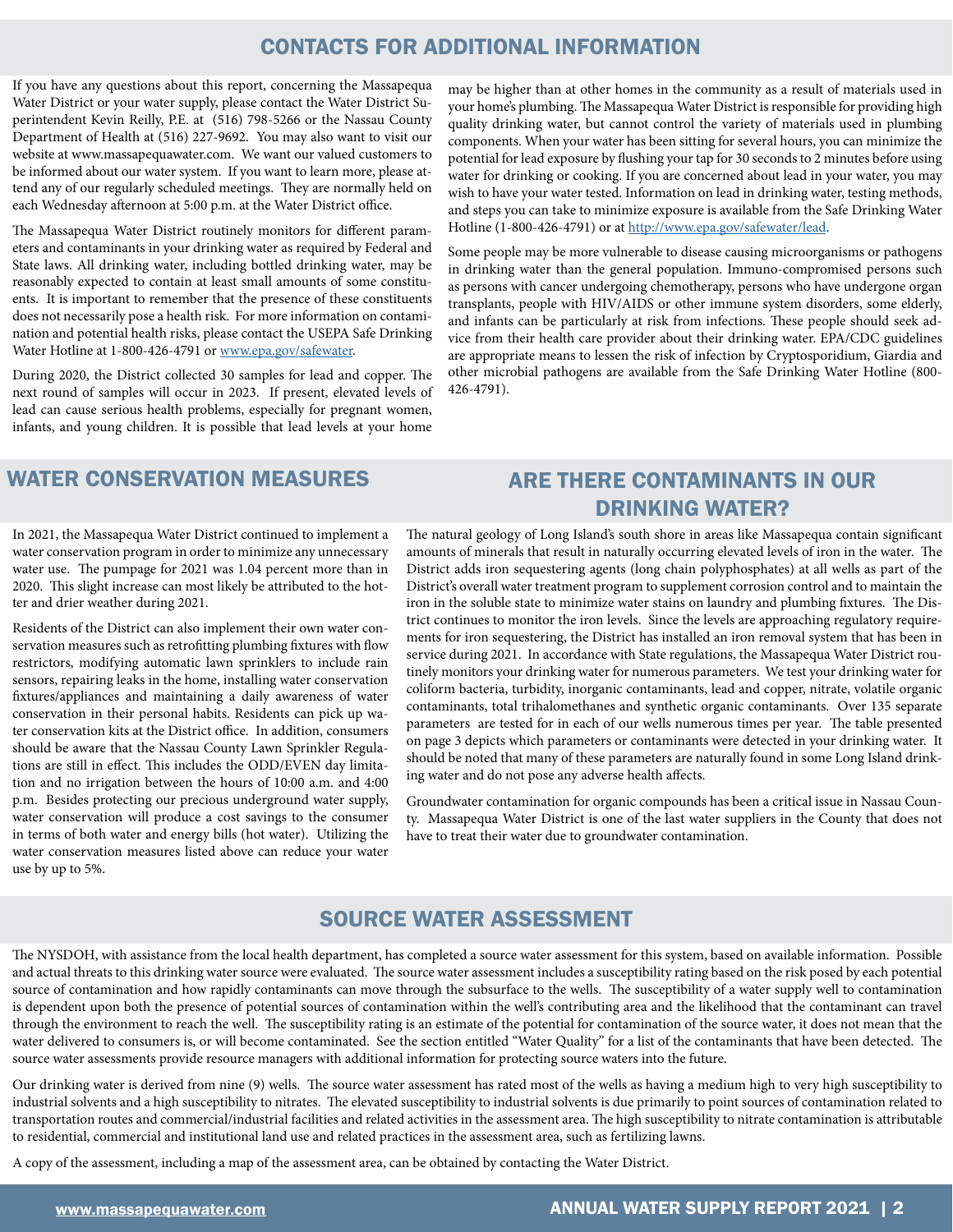# 2021 DRINKING WATER QUALITY REPORT - TABLE OF DETECTED PARAMETERS

| Contaminants                           | Violation<br>(Yes/No) | Date of<br>Sample* | Level<br>Detected<br>(Maximum<br>Range) | Unit<br>Measure-<br>ment | <b>MCLG</b>      | Regulatory<br>Limit (MCL<br>or AL) | <b>Likely Source</b><br>of Contaminant                                                                             |
|----------------------------------------|-----------------------|--------------------|-----------------------------------------|--------------------------|------------------|------------------------------------|--------------------------------------------------------------------------------------------------------------------|
| <b>Inorganic Contaminants</b>          |                       |                    |                                         |                          |                  |                                    |                                                                                                                    |
| Copper                                 | N <sub>0</sub>        | June/July<br>2020  | $0.029 - 0.24$<br>$0.17^{(1)}$          | mg/1                     | 1.3              | $AL = 1.3$                         | Corrosion of household<br>plumbing systems; Ero-<br>sion of natural deposits                                       |
| Lead                                   | N <sub>o</sub>        | June/July<br>2020  | ND - 1.4<br>$ND^{(1)}$                  | $\frac{u g}{l}$          | $\boldsymbol{0}$ | $AL = 15$                          | Corrosion of household<br>plumbing systems; Ero-<br>sion of natural deposits                                       |
| Arsenic                                | N <sub>o</sub>        | 11/08/21           | $ND - 1.3$                              | $\frac{u g}{l}$          | $\boldsymbol{0}$ | $MCL = 10$                         | Erosion of natural<br>deposits; runoff from<br>orchards, runoff from<br>glass and electronics<br>production wastes |
| <b>Barium</b>                          | N <sub>o</sub>        | 04/16/21           | ND - 0.0036                             | mg/l                     | $\overline{2}$   | $MCL = 2$                          | Naturally occurring                                                                                                |
| Sodium                                 | N <sub>o</sub>        | 04/16/21           | $2.3 - 31.0$                            | mg/1                     | n/a              | No MCL <sup>(2)</sup>              | Naturally occurring                                                                                                |
| Zinc                                   | N <sub>o</sub>        | 07/20/21           | $ND - 0.15$                             | mg/1                     | n/a              | $MCL = 5$                          | Naturally occuring                                                                                                 |
| Chloride                               | N <sub>o</sub>        | 04/16/21           | $3.4 - 17.5$                            | mg/1                     | n/a              | $MCL = 250$                        | Naturally occurring                                                                                                |
| Iron                                   | No <sup>(3)</sup>     | 01/14/21           | $0.074 - 0.09$                          | mg/1                     | n/a              | $MCL = 300^{(3)}$                  | Naturally occurring                                                                                                |
| Manganese                              | No                    | 07/20/21           | $ND - 0.063$                            | ug/l                     | n/a              | $MCL = 300^{(3)}$                  | Naturally occurring                                                                                                |
| Nickel                                 | N <sub>0</sub>        | 09/09/21           | $2.0 - 3.1$                             | ug/l                     | n/a              | $MCL = 100$                        | Naturally occurring                                                                                                |
| Sulfate                                | N <sub>o</sub>        | 04/16/21           | $5.3 - 7.9$                             | mg/1                     | n/a              | $MCL = 250$                        | Naturally occurring                                                                                                |
| Magnesium                              | N <sub>o</sub>        | 04/16/21           | $0.28 - 0.72$                           | mg/1                     | n/a              | No MCL                             | Naturally occurring                                                                                                |
| Calcium                                | N <sub>o</sub>        | 04/16/21           | $1.0 - 1.7$                             | mg/l                     | n/a              | No MCL                             | Naturally occurring                                                                                                |
| Radionuclides                          |                       |                    |                                         |                          |                  |                                    |                                                                                                                    |
| Gross Alpha                            | N <sub>o</sub>        | 07/24/19           | $0.185 - 3.08$                          | pCi/L                    | n/a              | $MCL = 15$                         | Naturally occurring                                                                                                |
| Gross Beta                             | N <sub>o</sub>        | 07/24/19           | ND - 2.91                               | pCi/L                    | n/a              | $MCL = 50$                         | Naturally occurring                                                                                                |
| Radium 226 & 228<br>Combined           | No                    | 07/24/19           | $0.866 - 1.96$                          | pCi/L                    | n/a              | $MCL = 5(4)$                       | Naturally occurring                                                                                                |
| <b>Total Uranium</b>                   | No                    | 07/24/19           | $0.925 - 3.08$                          | ug/l                     | n/a              | $MCL = 30$                         | Naturally occurring                                                                                                |
| <b>Disinfection By-Products</b>        |                       |                    |                                         |                          |                  |                                    |                                                                                                                    |
| <b>Total Trihalomethanes</b>           | N <sub>o</sub>        | 09/09/21           | $ND - 1.3$                              | $\frac{u g}{l}$          | n/a              | $MCL = 80$                         | Disinfection<br><b>By-Products</b>                                                                                 |
| Synthetic Organic Contaminants (SOCs)  |                       |                    |                                         |                          |                  |                                    |                                                                                                                    |
| 1,4-Dioxane                            | No                    | 04/16/21           | ND - 0.056                              | ug/l                     | $\boldsymbol{0}$ | $MCL = 1.0^{(6)}$                  | Industrial discharge <sup>(7)</sup>                                                                                |
| Disinfectants                          |                       |                    |                                         |                          |                  |                                    |                                                                                                                    |
| Chlorine Residual                      | No                    | Continuous         | $0.3 - 1.2$                             | mg/l                     | $\overline{4}$   | $MRDL = 4.0$                       | Used as an<br>disinfectant                                                                                         |
| <b>Physical Characteristics</b>        |                       |                    |                                         |                          |                  |                                    |                                                                                                                    |
| pH                                     | No                    | 10/20/21           | $6.6 - 7.6$                             | pH units                 | n/a              | $7.5 - 8.5^{(9)}$                  | Measure of acidity or<br>alkalinity                                                                                |
| <b>Total Alkalinity</b>                | N <sub>o</sub>        | 04/16/21           | ND - 43.4                               | mg/1                     | n/a              | No MCL                             | Naturally occurring                                                                                                |
| Calcium Hardness                       | N <sub>0</sub>        | 07/20/21           | $0.86 - 6.5$                            | mg/1                     | n/a              | No MCL                             | Naturally occurring                                                                                                |
| <b>Total Hardness</b>                  | N <sub>0</sub>        | 07/20/21           | $1.4 - 15.5$                            | mg/l                     | n/a              | No MCL                             | Naturally occurring                                                                                                |
| <b>Total Dissolved Solids</b><br>(TDS) | No                    | 04/16/21           | $11.0 - 94.0$                           | mg/l                     | n/a              | No MCL                             | Naturally occurring                                                                                                |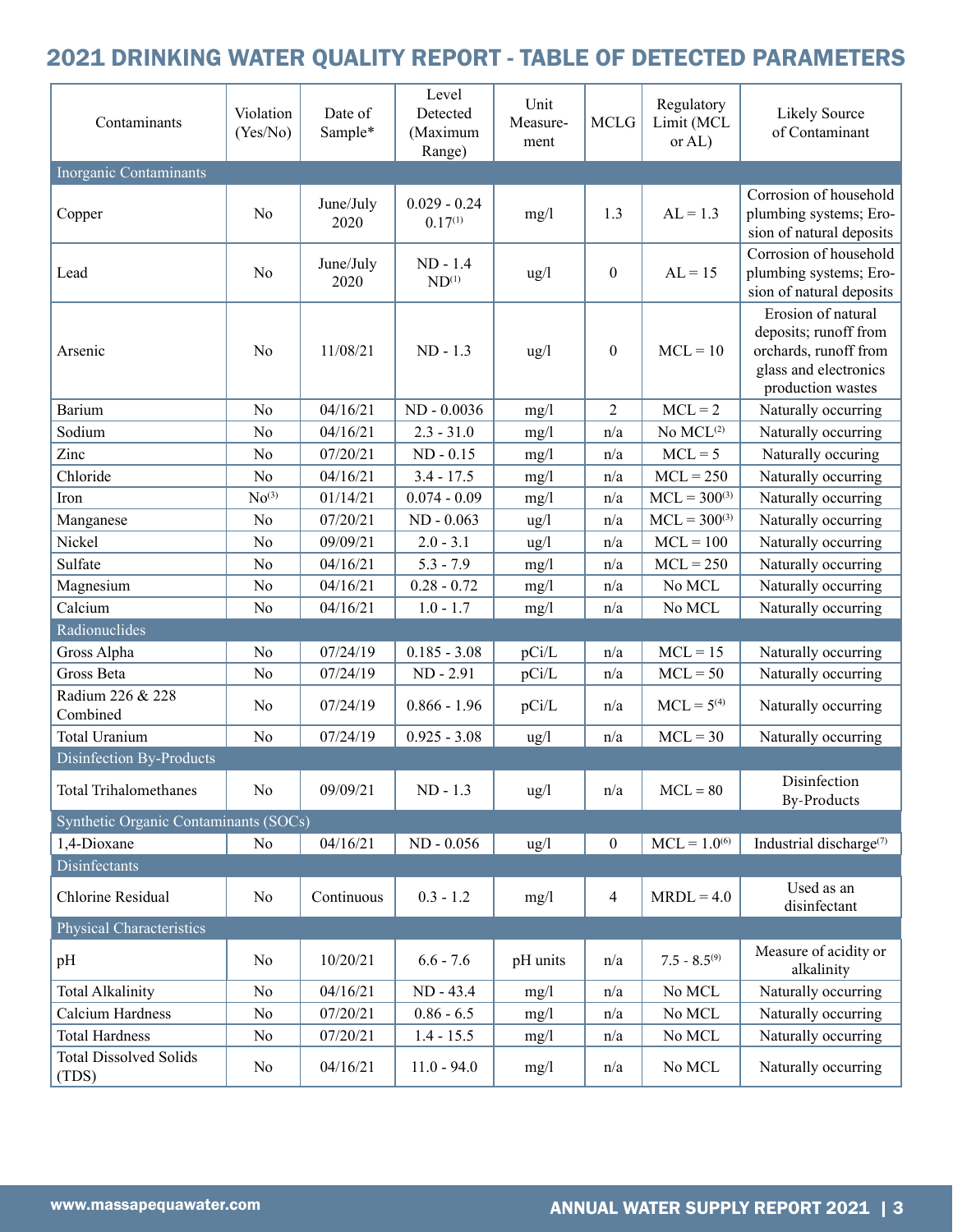# 2021 DRINKING WATER QUALITY REPORT - TABLE OF DETECTED PARAMETERS (cont'd.)

| Contaminants                                                  | Violation<br>(Yes/No) | Date of<br>Sample* | Level Detected<br>(Maximum<br>Range)                                         | Unit<br>Measurement     | <b>MCLG</b> | Regulatory<br>Limit (MCL or<br>AL)                                       | Likely Source<br>of Contaminant      |
|---------------------------------------------------------------|-----------------------|--------------------|------------------------------------------------------------------------------|-------------------------|-------------|--------------------------------------------------------------------------|--------------------------------------|
| Unregulated Contaminant Rule - Phase 4 (UCMR4) <sup>(5)</sup> |                       |                    |                                                                              |                         |             |                                                                          |                                      |
| Manganese                                                     | N <sub>0</sub>        | 05/03/18           | $2.6 - 43.2$                                                                 | $\frac{u}{2}$           | n/a         | $MCL = 300^{(3)}$                                                        | Naturally occuring                   |
| HAA5                                                          | N <sub>0</sub>        | 10/03/18           | $ND - 0.96$                                                                  | $\frac{u}{2}$           | n/a         | $MCL = 60$                                                               | Disinfection By-Product              |
| HAA6Br                                                        | N <sub>0</sub>        | 10/03/18           | $ND - 0.99$                                                                  | $\frac{u}{2}$           | n/a         | No MCL                                                                   | Disinfection By-Product              |
| HAA9                                                          | N <sub>0</sub>        | 10/03/18           | $ND - 1.28$                                                                  | $\frac{u}{g}$           | n/a         | No MCL                                                                   | Disinfection By-Product              |
| <b>Bacteriologicals</b>                                       |                       |                    |                                                                              |                         |             |                                                                          |                                      |
| <b>Total Coliform</b>                                         | No                    | 07/07/21           | 1 positive<br>result out of 52<br>routine month-<br>$ly$ samples $=$<br>1.9% | Positive or<br>Negative | n/a         | TT - Positive<br>results in more<br>than 5% of<br>the monthly<br>samples | Commonly found in the<br>environment |

#### **Definitions:**

**Maximum Contaminant Level (MCL)** - The highest level of a contaminant that is allowed in drinking water. MCLs are set as close to the MCLGs as feasible.

**Maximum Contaminant Level Goal (MCLG)** - The level of a contaminant in drinking water below which there is no known or expected risk to health. MCLGs allow for a margin of safety.

**Action Level (AL)** - The concentration of a contaminant which, if exceeded, triggers treatment or other requirements which a water system must follow.

Health Advisory (HA) - An estimate of acceptable drinking water levels for a chemical substance based on health effects information; a health advisory is not a legally enforceable Federal standard, but serves as technical guidance to assist Federal, State and local officials.

**Milligrams per liter (mg/l)** - Corresponds to one part of liquid in one million parts of liquid (parts per million - ppm).

**Micrograms per liter (ug/l)** - Corresponds to one part of liquid in one billion parts of liquid (parts per billion - ppb).

**Nanograms per liter (ng/l)** - Corresponds to one part of liquid in one trillion parts of liquid (parts per trillion - ppt).

**Treatment Technique (TT)** - A required process intended to reduce the level of a contaminant in drinking water.

**Non-Detects (ND)** - Laboratory analysis indicates that the constituent is not present.

**Maximum Residual Disinfectant Level Goal (MRDLG)** - The level of a drinking water disinfectant below which there is no known or expected risk to health. MRDLGs do not reflect the benefits of the use of disinfectants to control microbial contamination.

**pCi/L** - pico Curies per Liter is a measure of radioactivity in water.

\*Date of Sample - Represents the maximum level of the table of detected contaminants.

\*\*Disinfection By-Products - Samples are taken annually, which is why there is not a Locational Running Annual Average (LRAA).

(1) - During 2020, we collected and analyzed 30 samples for lead and copper. The action level for lead was not exceeded at any site tested. The next round of sampling and testing will occur in 2023. The values reported for lead and copper represent the 90th percentile. A percentile is a value on a scale of 100 that indicates the percent of a distribution that is equal to or below it. The 90th percentile is equal to or greater than 90% of the lead and copper values detected at your water system. In our sampling program, the 90th percentile value is the 4th highest result.

(2) - No MCL has been established for sodium. However, 20 mg/l is a recommended guideline for people on high restricted sodium diets and 270 mg/l for those on moderate sodium diets.

(3) - If iron and manganese are present, the total concentration of both should not exceed 0.5 mg/l. Higher levels may be allowed by the State when justified by the supplier of water.

(4) - MCL is for Combined Radium 226 & 228.

 $<sup>(5)</sup>$  - UCMR4 - Unregulated Contaminant Monitoring Rule is a Federal water quality sampling program where water suppliers sample and test their source water for 1 year.</sup> Results will be used by the USEPA to determine if the contaminants need to be regulated in the future.

(6) - 1,4-Dioxane -The New York State (NYS) has established an MCL for 1,4 dioxane at 1.0 part per billion( ppb) effective August 26, 2020.

 $(7)$  - It is used as a solvent for cellulose formulations, resins, oils, waxes and other organic substances. It is also used in wood pulping, textile processing, degreasing, in lacquers, paints, varnishes, and stains; and in paint and varnish removers.

(8) - A health advisory of 70 ng/l has been established by the USEPA. NYSDOH has established an MCL for PFOA and PFOS at 10.0 ng/l effective August 26, 2020.

(9) - As per Nassau County Department of Health guidelines.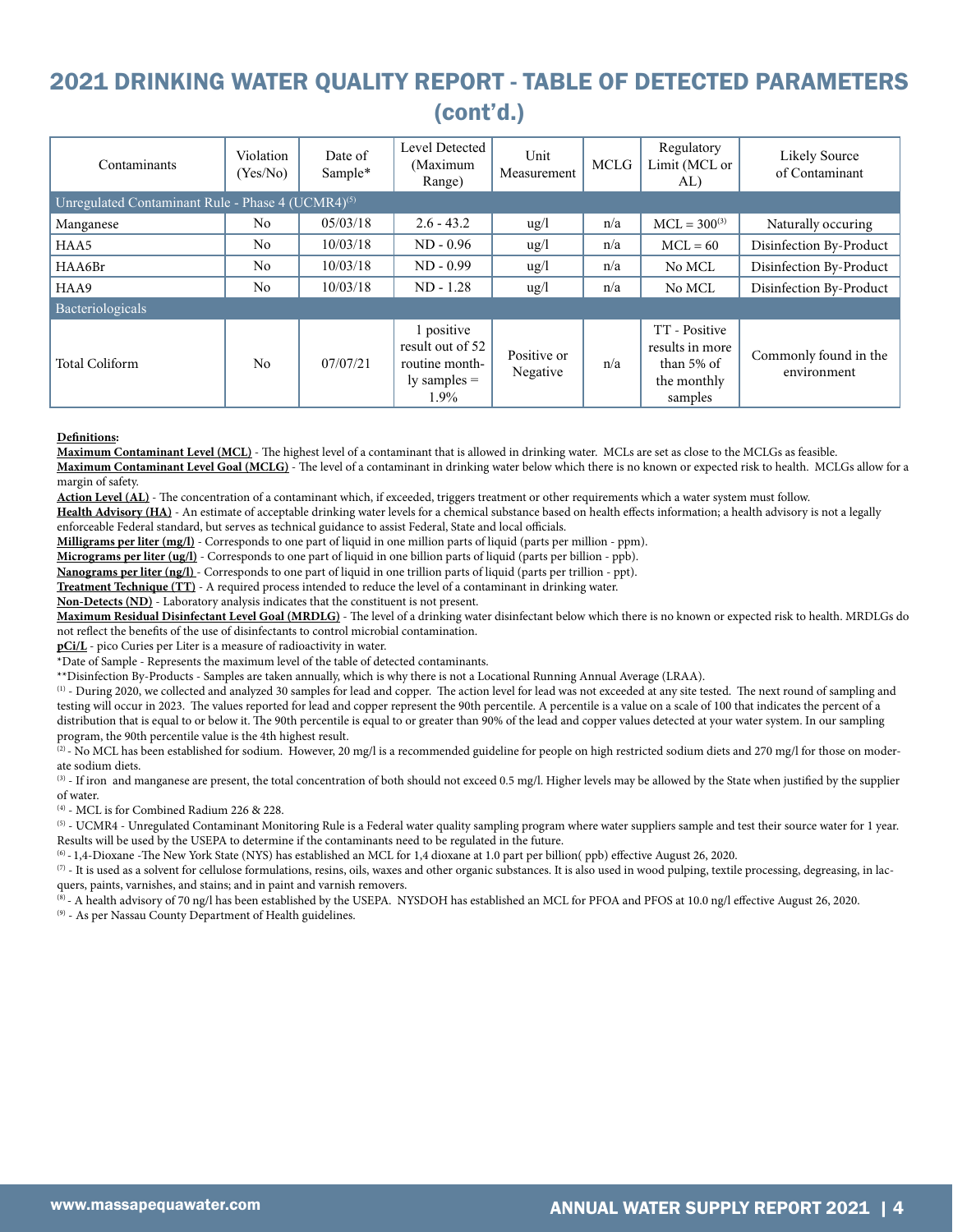#### WATER SYSTEM IMPROVEMENTS

The District is also continuing with a Capital Improvement Program to rehabilitate existing equipment and facilities to ensure that the District is able to supply a safe and reliable source of drinking water and sufficient pumping capacity for fire flow protection.

The District has continued its diligent and proactive efforts to upgrade and keep current with our customer water quality and consumptive use demands, while meeting and exceeding the stringent regulatory requirements of the EPA, New York State Department of Environmental Conservation and New York State and the local health departments. Furthermore, progressive capital improvements will provide our residents with a safe and reliable source of drinking water at the lowest possible cost.

During 2021, the District worked on the following projects:

- 1. The District is continuing with its commitment of replacing aging infrastructure by replacing water meters and fire hydrants in 2021. The District's water meter and fire hydrant replacement programs will continue in 2022.
- 2. A grant was also awarded to the District to replace a section of older water main. Approximately 15,200 linear feet of water main was replaced in 2021.
- 3. Installation of new caustic tanks for water treatment was started in 2021 and will be completed in 2022.

Copies of the Supplemental Data Package, which includes the water quality data for each of our supply wells utilized during 2021, are available at the Massapequa Water District office which is located at 84 Grand Avenue, Massapequa, New York and the local Public Library.

We at the Massapequa Water District work continually to provide the highest quality water to every tap throughout the community. The security of our system is everyone's responsibility. We ask all of our consumers to be vigilant and if any suspicious activity is observed at any of our facilities, we ask you to call 911 and the Massapequa Water District at 516-798-5266.

The Massapequa Water District conducts over 10,000 water quality tests throughout the year, testing for over 130 different contaminants which have been undetected in our water supply including:

| <b>Total Trihalomethanes</b> | <b>Butachlor</b>           | <b>Trichloroacetic Acid</b>    | 1.1.2-Trichloroethane                  |
|------------------------------|----------------------------|--------------------------------|----------------------------------------|
| Fluoride                     | $2.4 - D$                  | Dibromoacetic Acid             | Tetrachloroethene                      |
| 1,3,5-Trimethylbenzene       | 2,4,5-TP (Silvex)          | <b>Total Haloacetic Acid</b>   | 1,3-Dichloropropane                    |
| Selenium                     | Dinoseb                    | Chloroform                     | Chlorobenzene                          |
| Silver                       | Dalapon                    | N-Propylbenzene                | 1,1,1,2-Tetrachloroethane              |
| Color                        | Picloram                   | N-Butylbenzene                 | Bromobenzene                           |
| Nitrate                      | Dicamba                    | Methyl Tert.Butyl Ether (MTBE) | 1,1,2,2-Tetrachloroethane              |
| Odor                         | Pentachlorophenol          | Haloacetic Acid (HAA5)         | 1,2,3-Trichloropropane                 |
| Perchlorate                  | Hexachlorocyclopentadiene  | Dichlorodifluoromethane        | 2-Chlorotoluene                        |
| Nitrite                      | bis(2-Ethylhexyl)adipate   | Chloromethane                  | 4-Chlorotoluene                        |
| Detergents (MBAS)            | bis(2-Ethylhexyl)phthalate | <b>Vinyl Chloride</b>          | 1.2-Dichlorobenzene                    |
| Free Cyanide                 | Hexachlorobenzene          | <b>Bromomethane</b>            | 1,3-Dichlorobenzene                    |
| Antimony                     | Benzo(A)Pyrene             | Chloroethane                   | 1,4-Dichlorobenzene                    |
| Beryllium                    | <b>Aldicarb Sulfone</b>    | Trichlorofluoromethane         | 1.24-Trichlorobenzene                  |
| Metribuzin                   | Aldicarbsulfoxide          | Chlorodifluoromethane          | Hexachlorobutadiene                    |
| Lindane                      | Aldicarb                   | 1.1-Dichloroethene             | 1,2,3-Trichlorobenzene                 |
| Heptachlor                   | <b>Total Aldicarbs</b>     | Methylene Chloride             | Isopropylbenzene (Cumene)              |
| Aldrin                       | Oxamyl                     | Trans-1,2-Dichloroethene       | 4-Isopropyltoluene (P-Cumene)          |
| <b>Heptachloro Epoxide</b>   | Methomyl                   | 1.1-Dichloroethane             | Ethylbenzene                           |
| <b>Dieldrin</b>              | 3-Hydroxycarbofuran        | cis-1,2-Dichloroethene         | M,P-Xylene                             |
| Endrin                       | Carbofuran                 | 2,2-Dichloropropane            | 0-Xylene                               |
| Methoxychlor                 | Carbaryl                   | Bromochloromethane             | <b>Hexavelent Chromium</b>             |
| Toxaphene                    | Glyphosate                 | 1,1,1-Trichloroethane          | Ammonia                                |
| Chlordane                    | Diguat                     | Carbon Tetrachloride           | Thallium                               |
| <b>Total PCBs</b>            | Endothall                  | 1,1-Dichloropropene            | Perfluorobutanesulfonic Acid           |
| Propachlor                   | 1,2-Dibromoethane (EDB)    | 1.2-Dichloroethane             | Perfluoroheptanonic Acid               |
| Alachlor                     | 1,2-Dibromo-3-Chl.Propane  | Trichloroethene                | Perfluorohexanesulfonic Acid           |
| E.coli                       | <b>Dioxin</b>              | 1,2-Dichloropropane            | Perfluorononanoic Acid                 |
| Atrazine                     | <b>Chloroacetic Acid</b>   | Dibromomethane                 | Perfluorooctanesulfonic Acid           |
| Metolachlor                  | <b>Bromoacetic Acid</b>    | Trans-1,3-Dichloropropene      | Turbidity                              |
| Benzene                      | Dichloroacetic Acid        | cis-1,3-Dichloropropene        | <b>Bromide</b>                         |
| Toluene                      | Tetrachlorethene           | 1,2,4-Trimethylbenzene         | Perfluorooctanesulfonic Acid<br>(PFOS) |
| Sec-Butylbenzene             | Styrene                    | Tert-Butylbenzene              | Perfluorooctanoic Acid (PFOA)          |
| Cobalt                       | Strontium                  | Vandium                        | Chromium                               |
|                              |                            |                                |                                        |

The Board of Commissioners of the Massapequa Water District strongly encourages its customers to "Kick the Bottled Water Habit" and just drink tap water by offering environmentally friendly, reusable water bottles free of charge. Contrary to commonly held beliefs, tap water has been deemed safer than bottled water because of the more rigorous required drinking water testing standards. Residents can pick up their reusable tap water bottles at the Water District.



#### **INFORMATION FOR NON-ENGLISH SPEAKING RESIDENTS**

#### **Spanish**

*Este informe contiene información muy importante sobre su agua beber. Tradúzcalo ó hable con alguien que lo entienda bien.*